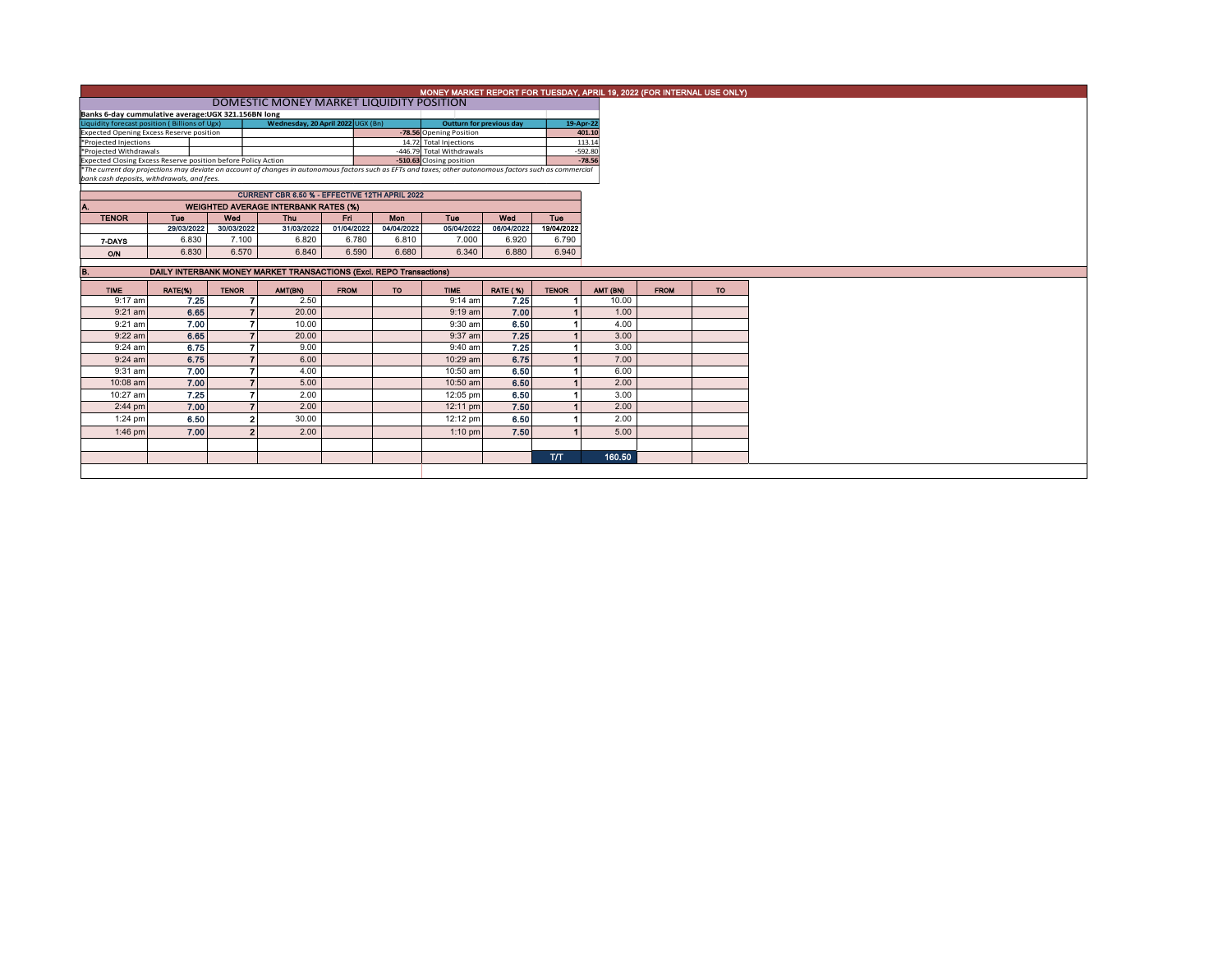| c.                                 |                                                                                                                                                                             |                  | CBR AND THE 7- DAY WAR INTERBANK RATES |                     |                                    |                                          |                  |                                                                   |              |                                  |             |             |              |            |            |
|------------------------------------|-----------------------------------------------------------------------------------------------------------------------------------------------------------------------------|------------------|----------------------------------------|---------------------|------------------------------------|------------------------------------------|------------------|-------------------------------------------------------------------|--------------|----------------------------------|-------------|-------------|--------------|------------|------------|
| 9.500<br>9.000<br>8.500<br>8.000   |                                                                                                                                                                             |                  |                                        |                     |                                    |                                          |                  |                                                                   |              |                                  |             |             |              |            |            |
| 7.500                              |                                                                                                                                                                             |                  |                                        |                     |                                    |                                          |                  |                                                                   |              |                                  |             |             |              |            |            |
| 7.000<br>6.500                     |                                                                                                                                                                             |                  |                                        |                     |                                    |                                          |                  |                                                                   |              |                                  |             |             |              |            |            |
| 6.000                              |                                                                                                                                                                             |                  |                                        |                     |                                    |                                          |                  |                                                                   |              |                                  |             |             |              |            |            |
| 5.500                              |                                                                                                                                                                             |                  |                                        |                     |                                    |                                          |                  |                                                                   |              |                                  |             |             |              |            |            |
| 5.000<br>4.500                     |                                                                                                                                                                             |                  |                                        |                     |                                    |                                          |                  |                                                                   |              |                                  |             |             |              |            |            |
| 4.000                              |                                                                                                                                                                             |                  |                                        |                     |                                    |                                          |                  |                                                                   |              |                                  |             |             |              |            |            |
|                                    | 31/03/2022                                                                                                                                                                  | 01/04/2022       | 04/04/2022                             |                     | 05/04/2022                         |                                          | 06/04/2022       | 07/04/2022                                                        |              | 11/04/2022                       | 12/04/2022  |             | 13/04/2022   | 14/04/2022 | 19/04/2022 |
|                                    |                                                                                                                                                                             |                  |                                        |                     |                                    |                                          |                  |                                                                   |              |                                  |             |             |              |            |            |
|                                    |                                                                                                                                                                             |                  |                                        |                     |                                    |                                          |                  | • Overnight WAR -7-day WAR - CBR rate - Upper bound - Lower bound |              |                                  |             |             |              |            |            |
|                                    |                                                                                                                                                                             |                  |                                        |                     |                                    |                                          |                  |                                                                   |              |                                  |             |             |              |            |            |
| D.<br><b>DATE</b>                  | MONETARY POLICY OPERATIONS MATURITIES PROFILE: (21-APRIL-2022 TO 08-DECEMBER-2022)<br><b>THUR</b>                                                                           | <b>THUR</b>      | <b>THUR</b>                            | <b>THUR</b>         | <b>THUR</b>                        | <b>THUR</b>                              | <b>THUR</b>      | <b>THUR</b>                                                       | <b>THUR</b>  | <b>THUR</b>                      | <b>THUR</b> | <b>THUR</b> | <b>TOTAL</b> |            |            |
|                                    | 21-Apr-22                                                                                                                                                                   | 28-Apr-22        | 05-May-22                              | 12-May-22           | 26-May-22                          | 02-Jun-22                                | 09-Jun-22        | 07-Jul-22                                                         | 04-Aug-22    | 18-Aug-22                        | 10-Nov-22   | 08-Dec-22   |              |            |            |
| <b>REPO</b>                        | 575.56                                                                                                                                                                      | ÷.               | $\sim$                                 | $\sim$              | ÷.                                 | $\overline{\phantom{a}}$                 | $\sim$           | $\sim$                                                            |              |                                  |             | $\sim$      | 575.56       |            |            |
| <b>REV REPO</b>                    | $\sim$                                                                                                                                                                      | $\sim$           | $\sim$                                 | $\sim$              | $\sim$                             | $\sim$                                   | $\sim$           | $\sim$                                                            | $\sim$       | $\sim$                           | $\sim$      | $\sim$      | ш.           |            |            |
| <b>BOU BILL/DEPO A</b>             | $\sim$                                                                                                                                                                      | 82.22            | 537.46                                 | 16.10               | 20.30                              | 10.00                                    | 215.03           | 48.05                                                             | 33.00        | 26.60                            | 15.00       | 22.13       | 1,025.89     |            |            |
| <b>TOTALS</b>                      | 575.56                                                                                                                                                                      | 82.22            | 537.46                                 | 16.10               | 20.30                              | 10.00                                    | 215.03           | 48.05                                                             | 33.00        | 26.60                            | 15.00       | 22.13       | 1.601.45     |            |            |
|                                    | Total O/S Deposit Auction & BOU Bill balances held by BOU up to 08 December 2022: UGX 1,026 BN<br>Total O/S Repo, Reverse Repo, BOU Bill balances held by BOU: UGX 1,601 BN |                  |                                        |                     |                                    |                                          |                  |                                                                   |              |                                  |             |             |              |            |            |
|                                    | (EI) STOCK OF TREASURY SECURITIES                                                                                                                                           |                  |                                        |                     | EII)                               | <b>MONETARY POLICY MARKET OPERATIONS</b> |                  |                                                                   |              |                                  |             |             |              |            |            |
|                                    | LAST TBIILS ISSUE DATE: 13-APRIL-2022                                                                                                                                       |                  |                                        |                     |                                    |                                          |                  | (VERTICAL REPOS, REV-REPOS & BOU BILL)                            |              |                                  |             |             |              |            |            |
|                                    | On-the-run O/S T-BILL STOCKs (Bns-UGX)                                                                                                                                      |                  | 5.875.96                               | 20/04/2022          | OMO                                | <b>ISSUE DATE</b>                        | <b>AMOUNT</b>    | <b>WAR</b>                                                        | <b>RANGE</b> | <b>TENOR</b>                     |             |             |              |            |            |
|                                    | On-the-run O/S T-BONDSTOCKs(Bns-UGX)                                                                                                                                        |                  | 21,478.21                              | 20/04/2022 BOU BILL |                                    | 10-Mar                                   | 21.09            | 6.906                                                             |              | 28                               |             |             |              |            |            |
|                                    | TOTAL TBILL & TBOND STOCK- UGX                                                                                                                                              |                  | 27,354.17                              |                     | <b>BOU BILL</b><br><b>BOU BILL</b> | 10-Mar<br>10-Mar                         | 326.83<br>9.83   | 7.149                                                             |              | 56<br>84                         |             |             |              |            |            |
| O/S=Outstanding<br><b>MATURITY</b> | <b>TOTAL STOCK</b>                                                                                                                                                          | YTM (%)          | <b>CHANGE IN</b>                       |                     | <b>REPO</b>                        | 10-Mar                                   | 287.50           | 7.357<br>6.500                                                    |              | $\overline{7}$                   |             |             |              |            |            |
|                                    | (BN UGX)                                                                                                                                                                    | AT CUT OFF*      | YTM (+/-)                              |                     | <b>REPO</b>                        | 11-Mar                                   | 180.00           | 6.500                                                             |              | 6                                |             |             |              |            |            |
| 91                                 | 105.11                                                                                                                                                                      | 6.601            | 0.100                                  |                     | <b>REPO</b>                        | 14-Mar                                   | 87.00            | 6.500                                                             |              | 3                                |             |             |              |            |            |
| 182                                | 378.19                                                                                                                                                                      | 8.489            | 0.357                                  |                     | <b>REPO</b>                        | 15-Mar                                   | 270.00           | 6.500                                                             |              | $\overline{2}$                   |             |             |              |            |            |
| 364                                | 5,392.67                                                                                                                                                                    | 9.180            | $-0.410$                               |                     | <b>REPO</b>                        | 17-Mar                                   | 168.00           | 6.500                                                             |              |                                  |             |             |              |            |            |
| 2YR                                | 574.21                                                                                                                                                                      | 11.000           | 1.000                                  |                     | <b>REPO</b>                        | 23-Mar                                   | 110.00           | 6.500                                                             |              |                                  |             |             |              |            |            |
| 3YR                                | $\sim$                                                                                                                                                                      | 12.090           | $-1.010$                               |                     | <b>REPO</b>                        | 28-Mar                                   | 496.00           | 6.500                                                             |              | 3                                |             |             |              |            |            |
| 5YR                                | 1.119.91                                                                                                                                                                    | 14.390<br>14.000 | 1.390<br>0.261                         |                     | <b>REPO</b><br><b>REPO</b>         | 29-Mar                                   | 136.00           | 6.500<br>6.500                                                    |              | $\overline{2}$<br>$\overline{1}$ |             |             |              |            |            |
| <b>10YR</b><br>15YR                | 10,518.68<br>9,035.22                                                                                                                                                       | 14.390           | $-1.510$                               |                     | <b>REPO</b>                        | 30-Mar<br>31-Mar                         | 300.90<br>527.00 | 6.500                                                             |              | $\overline{7}$                   |             |             |              |            |            |
| 20YR                               | 230.19                                                                                                                                                                      | 15.900           | 0.400                                  |                     | <b>BOU BILL</b>                    | 31-Mar                                   | 30.04            | 6.906                                                             |              | 28                               |             |             |              |            |            |
|                                    | Cut OFF is the lowest price/ highest yield that satisfies the auction awarded amount.                                                                                       |                  |                                        |                     | <b>BOU BILL</b>                    | 31-Mar                                   | 20.08            | 7.103                                                             |              | 56                               |             |             |              |            |            |
|                                    |                                                                                                                                                                             |                  |                                        |                     | <b>BOU BILL</b>                    | 31-Mar                                   | 20.83            | 9.000                                                             |              | 252                              |             |             |              |            |            |
|                                    |                                                                                                                                                                             |                  |                                        |                     | <b>REPO</b>                        | 07-Apr                                   | 253.00           | 6.500                                                             |              | $\overline{7}$                   |             |             |              |            |            |
|                                    |                                                                                                                                                                             |                  |                                        |                     | <b>REPO</b>                        | 11-Apr                                   | 383.00           | 6.500                                                             |              | 3                                |             |             |              |            |            |
|                                    |                                                                                                                                                                             |                  |                                        |                     | <b>REPO</b>                        | 14-Apr                                   | 393.00           | 6,500                                                             |              | $\overline{7}$                   |             |             |              |            |            |
|                                    |                                                                                                                                                                             |                  |                                        |                     |                                    |                                          |                  |                                                                   |              |                                  |             |             |              |            |            |
|                                    |                                                                                                                                                                             |                  |                                        |                     | <b>BOU BILL</b>                    | 14-Apr                                   | 5.98             | 7.104                                                             |              | 28                               |             |             |              |            |            |
|                                    |                                                                                                                                                                             |                  |                                        |                     | <b>BOU BILL</b>                    | 14-Apr                                   | 212.71           | 7.109                                                             |              | 56                               |             |             |              |            |            |
|                                    |                                                                                                                                                                             |                  |                                        |                     | <b>BOU BILL</b><br><b>REPO</b>     | 14-Apr<br>19-Apr                         | 47.25<br>182.00  | 7.357<br>6.500                                                    |              | 84<br>$\overline{2}$             |             |             |              |            |            |